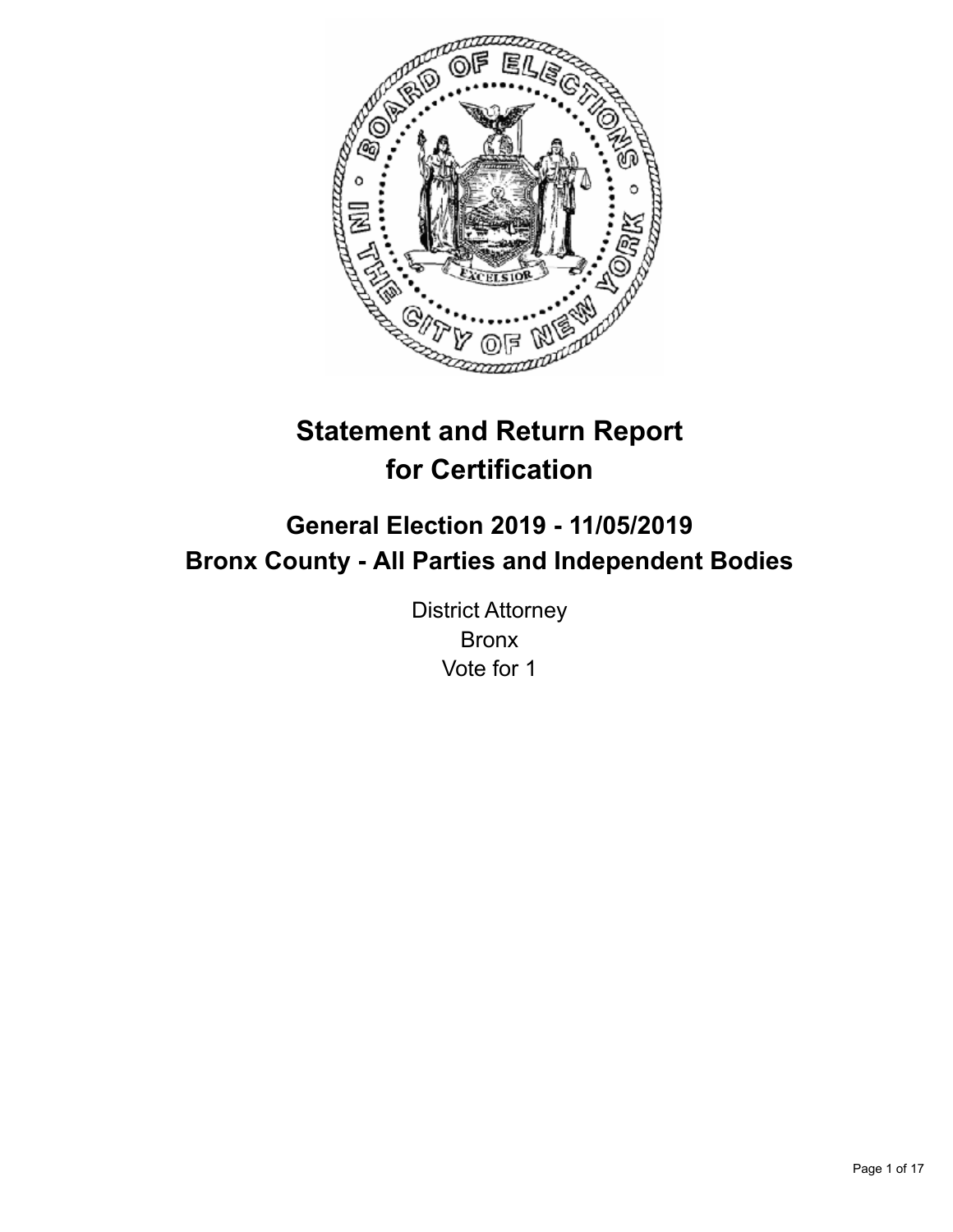

| <b>PUBLIC COUNTER</b>                                    | 8,228        |
|----------------------------------------------------------|--------------|
| MANUALLY COUNTED EMERGENCY                               | 0            |
| <b>ABSENTEE / MILITARY</b>                               | 197          |
| <b>AFFIDAVIT</b>                                         | 67           |
| <b>Total Ballots</b>                                     | 8,492        |
| Less - Inapplicable Federal/Special Presidential Ballots | 0            |
| <b>Total Applicable Ballots</b>                          | 8,492        |
| DARCEL D. CLARK (DEMOCRATIC)                             | 7,296        |
| AKEEM BROWDER (WRITE-IN)                                 | 1            |
| ALVARO ALMANZA (WRITE-IN)                                | 1            |
| DAVINA FIGEROUX (WRITE-IN)                               | 1            |
| DONALD J TRUMP (WRITE-IN)                                | 1            |
| FRANCIS KIERAN WHITE (WRITE-IN)                          | 1            |
| FRANCIS WHITE (WRITE-IN)                                 | 1            |
| JESSICA PEREZ (WRITE-IN)                                 | $\mathbf{1}$ |
| KALIEF BROWDER (WRITE-IN)                                | 1            |
| LYNN SANCHEZ (WRITE-IN)                                  | 1            |
| <b>MARK FRASIER (WRITE-IN)</b>                           | 1            |
| <b>ROBERT THOMAS (WRITE-IN)</b>                          | 1            |
| RUBEN DIAZ SR (WRITE-IN)                                 | 1            |
| TERESA MASON (WRITE-IN)                                  | 1            |
| TIFFANY CABAN (WRITE-IN)                                 | 1            |
| UNATTRIBUTABLE WRITE-IN (WRITE-IN)                       | 16           |
| <b>Total Votes</b>                                       | 7,326        |
| Unrecorded                                               | 1.166        |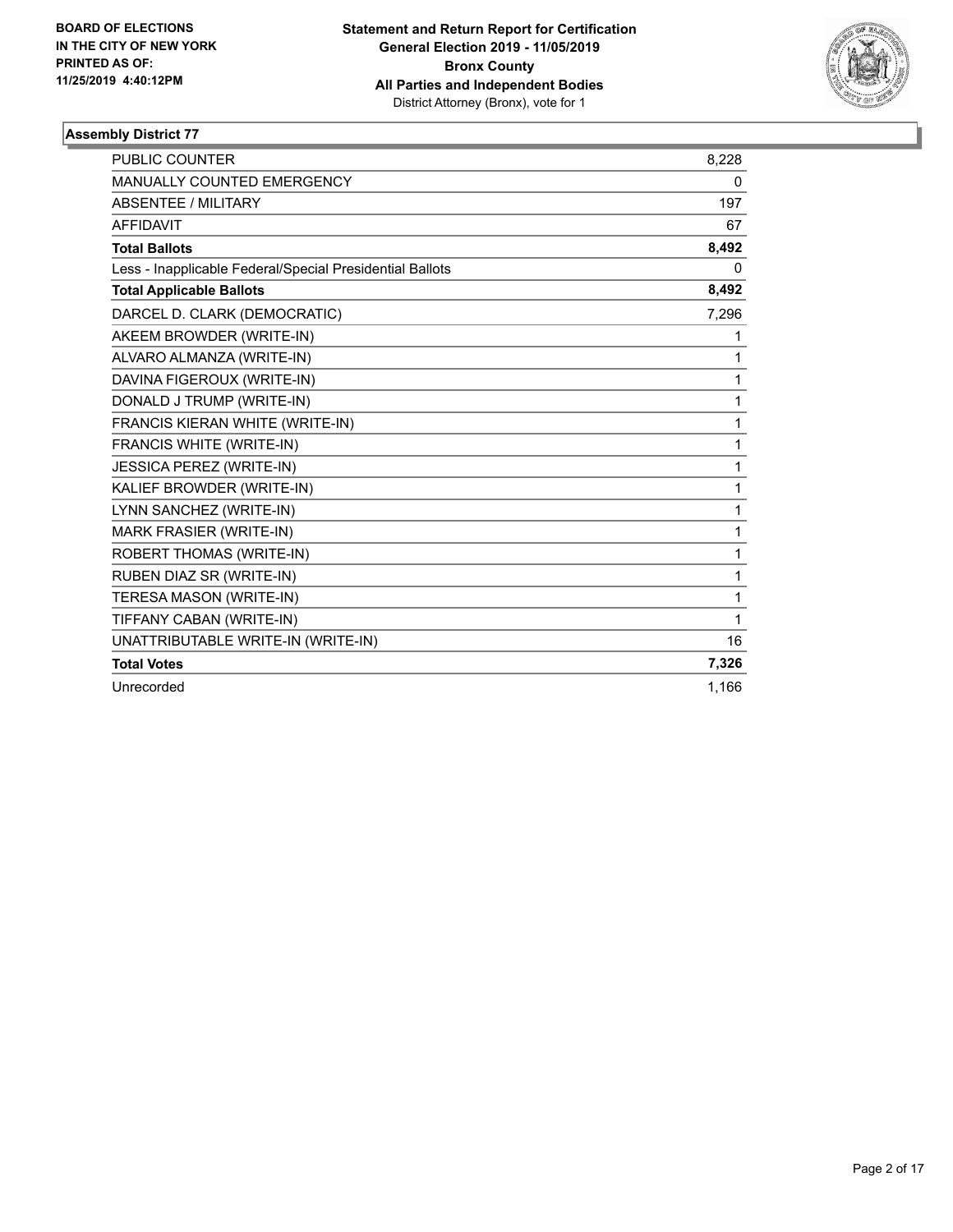

| PUBLIC COUNTER                                           | 6,545 |
|----------------------------------------------------------|-------|
| <b>MANUALLY COUNTED EMERGENCY</b>                        | 0     |
| <b>ABSENTEE / MILITARY</b>                               | 241   |
| <b>AFFIDAVIT</b>                                         | 145   |
| <b>Total Ballots</b>                                     | 6,931 |
| Less - Inapplicable Federal/Special Presidential Ballots | 0     |
| <b>Total Applicable Ballots</b>                          | 6,931 |
| DARCEL D. CLARK (DEMOCRATIC)                             | 5,796 |
| AKEEM BROWDER (WRITE-IN)                                 | 2     |
| ALEXANDRA OCASIO ORTIZ (WRITE-IN)                        | 1     |
| BEBE NORT (WRITE-IN)                                     | 1     |
| <b>BO DITEL (WRITE-IN)</b>                               | 1     |
| DANIEL PASCAL (WRITE-IN)                                 | 1     |
| DEVIN BALKIND (WRITE-IN)                                 | 1     |
| GAVIN WAX (WRITE-IN)                                     | 1     |
| GINO GUADAGENO (WRITE-IN)                                | 1     |
| JOHN C LIEU (WRITE-IN)                                   | 1     |
| JONATHAN SOTO (WRITE-IN)                                 | 1     |
| KALIEF BROWDER (WRITE-IN)                                | 1     |
| LUIS A COLON (WRITE-IN)                                  | 1     |
| MARK FROEBA (WRITE-IN)                                   | 1     |
| MAX AXIAN (WRITE-IN)                                     | 1     |
| MURRAY RICHMAN (WRITE-IN)                                | 1     |
| PAUL KALAYDJIAN (WRITE-IN)                               | 1     |
| RANDY ABREU (WRITE-IN)                                   | 1     |
| ROBERT SIANO (WRITE-IN)                                  | 1     |
| ROSALIE LESLIE (WRITE-IN)                                | 1     |
| RUDY GIULIANI (WRITE-IN)                                 | 1     |
| SAL SABINO (WRITE-IN)                                    | 1     |
| SALLIE YOUNG (WRITE-IN)                                  | 1     |
| TIFFANY CABAN (WRITE-IN)                                 | 1     |
| UNATTRIBUTABLE WRITE-IN (WRITE-IN)                       | 22    |
| VICTORIA GORDEN (WRITE-IN)                               | 1     |
| ZEPHYR TEACHOUT (WRITE-IN)                               | 1     |
| <b>Total Votes</b>                                       | 5,844 |
| Unrecorded                                               | 1,087 |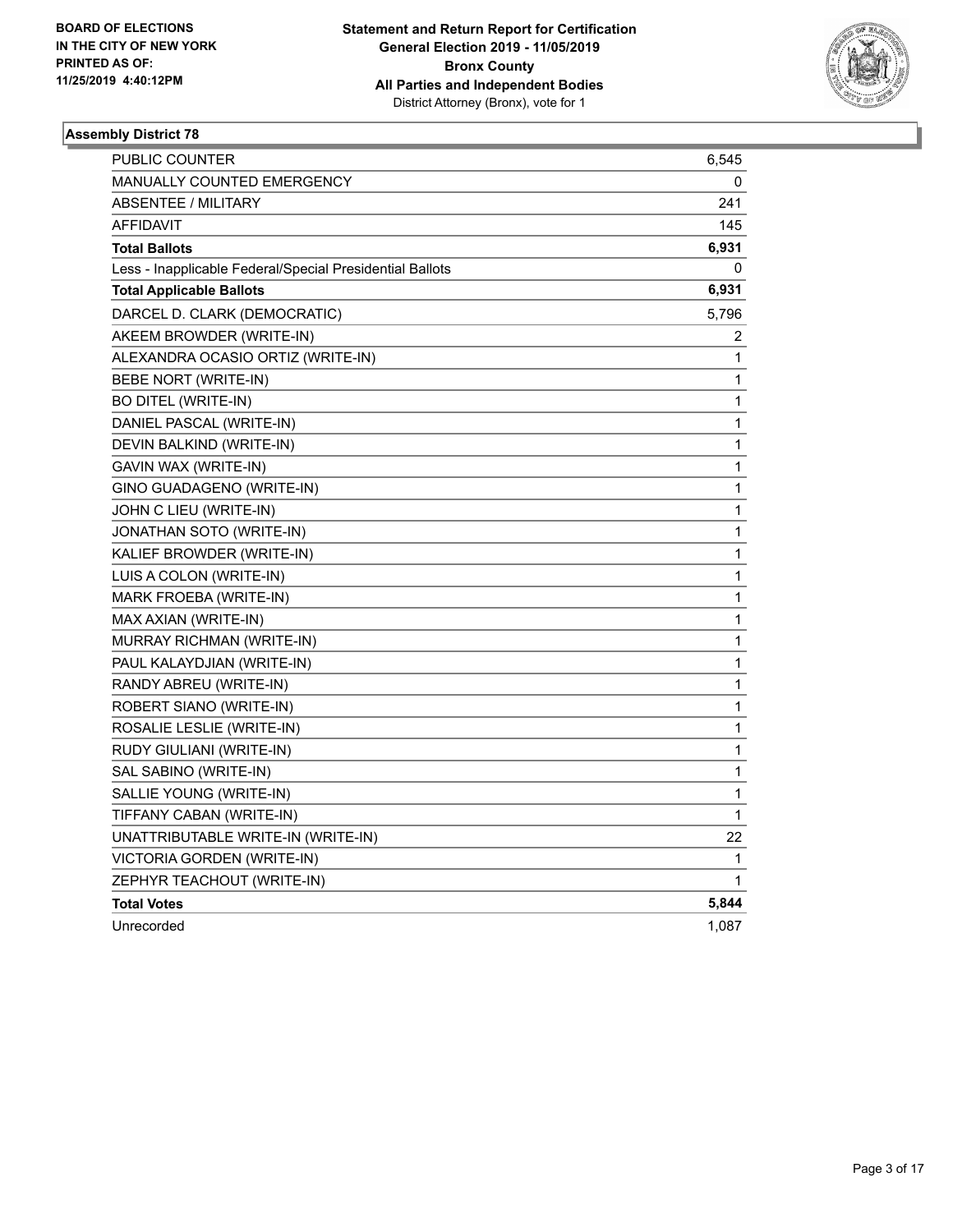

| PUBLIC COUNTER                                           | 8,601 |
|----------------------------------------------------------|-------|
| <b>MANUALLY COUNTED EMERGENCY</b>                        | 0     |
| <b>ABSENTEE / MILITARY</b>                               | 216   |
| <b>AFFIDAVIT</b>                                         | 83    |
| <b>Total Ballots</b>                                     | 8,900 |
| Less - Inapplicable Federal/Special Presidential Ballots | 0     |
| <b>Total Applicable Ballots</b>                          | 8,900 |
| DARCEL D. CLARK (DEMOCRATIC)                             | 7,582 |
| CAROL ROBINSON (WRITE-IN)                                | 1     |
| CEDRIC LOFTON (WRITE-IN)                                 | 1     |
| CY VANCES JR. (WRITE-IN)                                 | 1     |
| DONALD J TRUMP (WRITE-IN)                                | 1     |
| ERIC SCHINDERMAN (WRITE-IN)                              | 1     |
| FRANCIS JAMES (WRITE-IN)                                 | 1     |
| <b>GLADIMIR OCCELIN (WRITE-IN)</b>                       | 1     |
| HOWIE HAWKINS (WRITE-IN)                                 | 1     |
| JOSE G CAMACHO (WRITE-IN)                                | 1     |
| SHERWIN GARCIA (WRITE-IN)                                | 1     |
| UNATTRIBUTABLE WRITE-IN (WRITE-IN)                       | 8     |
| <b>Total Votes</b>                                       | 7,600 |
| Unrecorded                                               | 1,300 |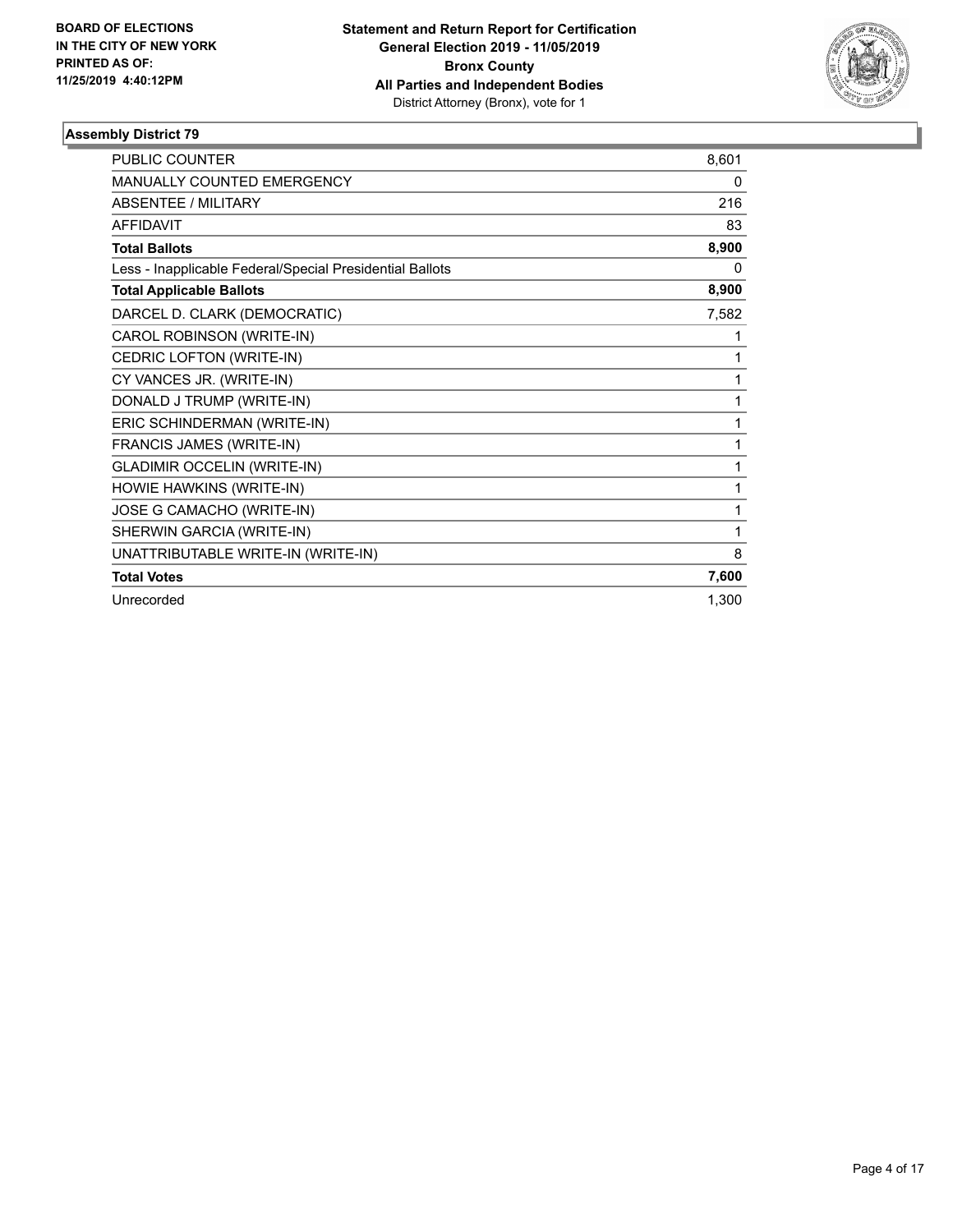

| <b>PUBLIC COUNTER</b>                                    | 7,914                   |
|----------------------------------------------------------|-------------------------|
| MANUALLY COUNTED EMERGENCY                               | 1                       |
| <b>ABSENTEE / MILITARY</b>                               | 414                     |
| AFFIDAVIT                                                | 85                      |
| <b>Total Ballots</b>                                     | 8,414                   |
| Less - Inapplicable Federal/Special Presidential Ballots | 0                       |
| <b>Total Applicable Ballots</b>                          | 8,414                   |
| DARCEL D. CLARK (DEMOCRATIC)                             | 6,574                   |
| AKEEM BROWDER (WRITE-IN)                                 | 4                       |
| AMANDA HAMILTON (WRITE-IN)                               | 1                       |
| ANDREW NAPOLITANO (WRITE-IN)                             | 1                       |
| ARMANDO MONTANO (WRITE-IN)                               | 1                       |
| BERNADETTE RACHIELE (WRITE-IN)                           | 1                       |
| DESUS NICE (WRITE-IN)                                    | 1                       |
| DEVIN BALKIND (WRITE-IN)                                 | 1                       |
| DEVIN MILLBOWER (WRITE-IN)                               | 1                       |
| DIO PENA (WRITE-IN)                                      | 1                       |
| EFRAIN ALVARADO (WRITE-IN)                               | 2                       |
| ISAAC AMBROSE MOORE (WRITE-IN)                           | 1                       |
| JEANINE PIRRO (WRITE-IN)                                 | $\overline{\mathbf{c}}$ |
| JENETTE RUCKER (WRITE-IN)                                | $\overline{2}$          |
| JENN WHITE (WRITE-IN)                                    | 1                       |
| JESUS JONES (WRITE-IN)                                   | 1                       |
| JOHN A FRATTA (WRITE-IN)                                 | 1                       |
| JOHN CUMMINES (WRITE-IN)                                 | 1                       |
| JOHN W ZACCONE (WRITE-IN)                                | 1                       |
| JOSEPH C BORELLI (WRITE-IN)                              | 2                       |
| JOSEPH TERRASI (WRITE-IN)                                | 1                       |
| LETITIA JAMES (WRITE-IN)                                 | 1                       |
| MICHAEL BROWN (WRITE-IN)                                 | 1                       |
| MICHAEL FUCITO (WRITE-IN)                                | 2                       |
| MONTGOMERY DELANCY (WRITE-IN)                            | $\mathbf{1}$            |
| NICHOLAS PALOS (WRITE-IN)                                | 1                       |
| PHILIP FOGLIA (WRITE-IN)                                 | 1                       |
| RAUL O TORRES (WRITE-IN)                                 | 1                       |
| ROBERT JOHNSON (WRITE-IN)                                | 1                       |
| ROBERT NEIL FRIEDMAN (WRITE-IN)                          | 1                       |
| RUDY GIULIANI (WRITE-IN)                                 | 4                       |
| TIFFANY CABAN (WRITE-IN)                                 | $\overline{2}$          |
| UNATTRIBUTABLE WRITE-IN (WRITE-IN)                       | 49                      |
| WALTER MERCADO (WRITE-IN)                                | 1                       |
| ZEPHYR TEACHOUT (WRITE-IN)                               | 1                       |
| <b>Total Votes</b>                                       | 6,668                   |
| Unrecorded                                               | 1,746                   |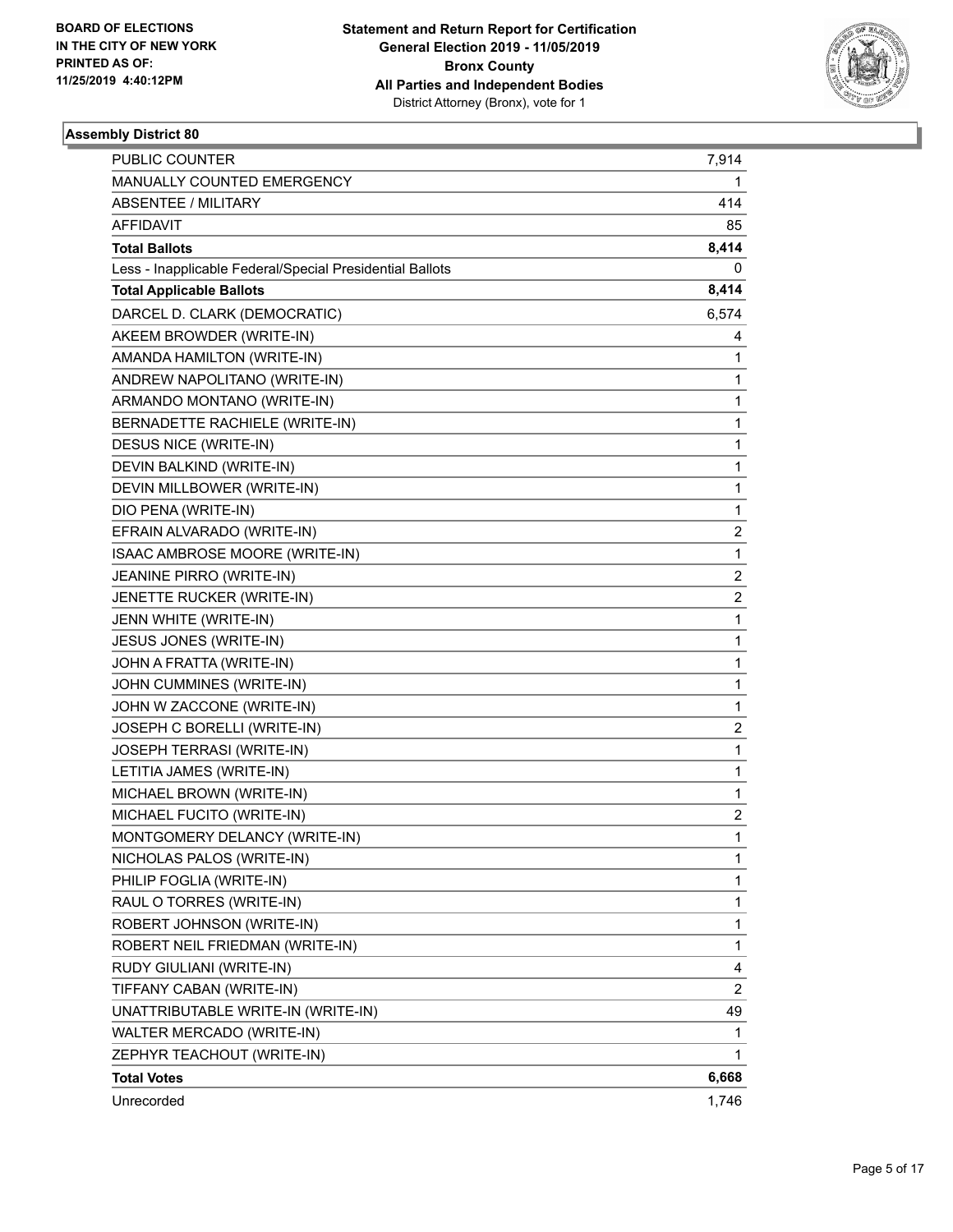

| <b>PUBLIC COUNTER</b>                                    | 12,760                  |
|----------------------------------------------------------|-------------------------|
| MANUALLY COUNTED EMERGENCY                               | 0                       |
| <b>ABSENTEE / MILITARY</b>                               | 538                     |
| AFFIDAVIT                                                | 135                     |
| <b>Total Ballots</b>                                     | 13,433                  |
| Less - Inapplicable Federal/Special Presidential Ballots | 0                       |
| <b>Total Applicable Ballots</b>                          | 13,433                  |
| DARCEL D. CLARK (DEMOCRATIC)                             | 10,574                  |
| ADELSON DOS SANTOS (WRITE-IN)                            | 1                       |
| AKEEM BROWDER (WRITE-IN)                                 | 2                       |
| ALAN SAKS (WRITE-IN)                                     | 1                       |
| ALESSANDRA BIAGGI (WRITE-IN)                             | 3                       |
| ALFRED CERULLO III (WRITE-IN)                            | 1                       |
| ALTON MADDOX (WRITE-IN)                                  | 1                       |
| ALXA RODRIGUEZ (WRITE-IN)                                | 1                       |
| ARTHUR L GALLAGHER (WRITE-IN)                            | 1                       |
| ARTHUR L MONHEIT (WRITE-IN)                              | 1                       |
| <b>ASHER LICHT (WRITE-IN)</b>                            | 1                       |
| BAIBORUL KUI (WRITE-IN)                                  | 1                       |
| BENJAMIN C DIAMOND (WRITE-IN)                            | 1                       |
| CARLOS VELASQUEZ (WRITE-IN)                              | 1                       |
| CHRIS CASEY (WRITE-IN)                                   | 1                       |
| CONOR BRADY (WRITE-IN)                                   | 1                       |
| DANIEL ALSCHULER (WRITE-IN)                              | 1                       |
| DANIEL L MCNALLY (WRITE-IN)                              | 1                       |
| DANIEL MOSS (WRITE-IN)                                   | 1                       |
| DAVID GREENFIELD (WRITE-IN)                              | 3                       |
| DAVID PAPELL (WRITE-IN)                                  | 1                       |
| DAVINA FIGUEROA (WRITE-IN)                               | 1                       |
| DONALD J TRUMP (WRITE-IN)                                | 4                       |
| DONALD TRUMP JR (WRITE-IN)                               | $\overline{\mathbf{c}}$ |
| DORIS GONZALEZ (WRITE-IN)                                | 1                       |
| ED KOCH (WRITE-IN)                                       | 1                       |
| EDWARD JOHNSON (WRITE-IN)                                | 1                       |
| ELLEN CHAPNICK (WRITE-IN)                                | 1                       |
| ELLIOT MOSKOWITZ (WRITE-IN)                              | 1                       |
| ERIC TRUMP (WRITE-IN)                                    | 1                       |
| G OLIVER KOPPELL (WRITE-IN)                              | 1                       |
| GEFFREY BERMAN (WRITE-IN)                                | 1                       |
| <b>GREGORY ZINCRIER (WRITE-IN)</b>                       | 1                       |
| JACK MARTH (WRITE-IN)                                    | 1                       |
| JAMIN JERELL (WRITE-IN)                                  | 1                       |
| JEANINE PIRRO (WRITE-IN)                                 | 3                       |
| JEFF KLEIN (WRITE-IN)                                    | 1                       |
| JEREMY FEIT (WRITE-IN)                                   | 1                       |
| JOHN BOLTON (WRITE-IN)                                   | 1                       |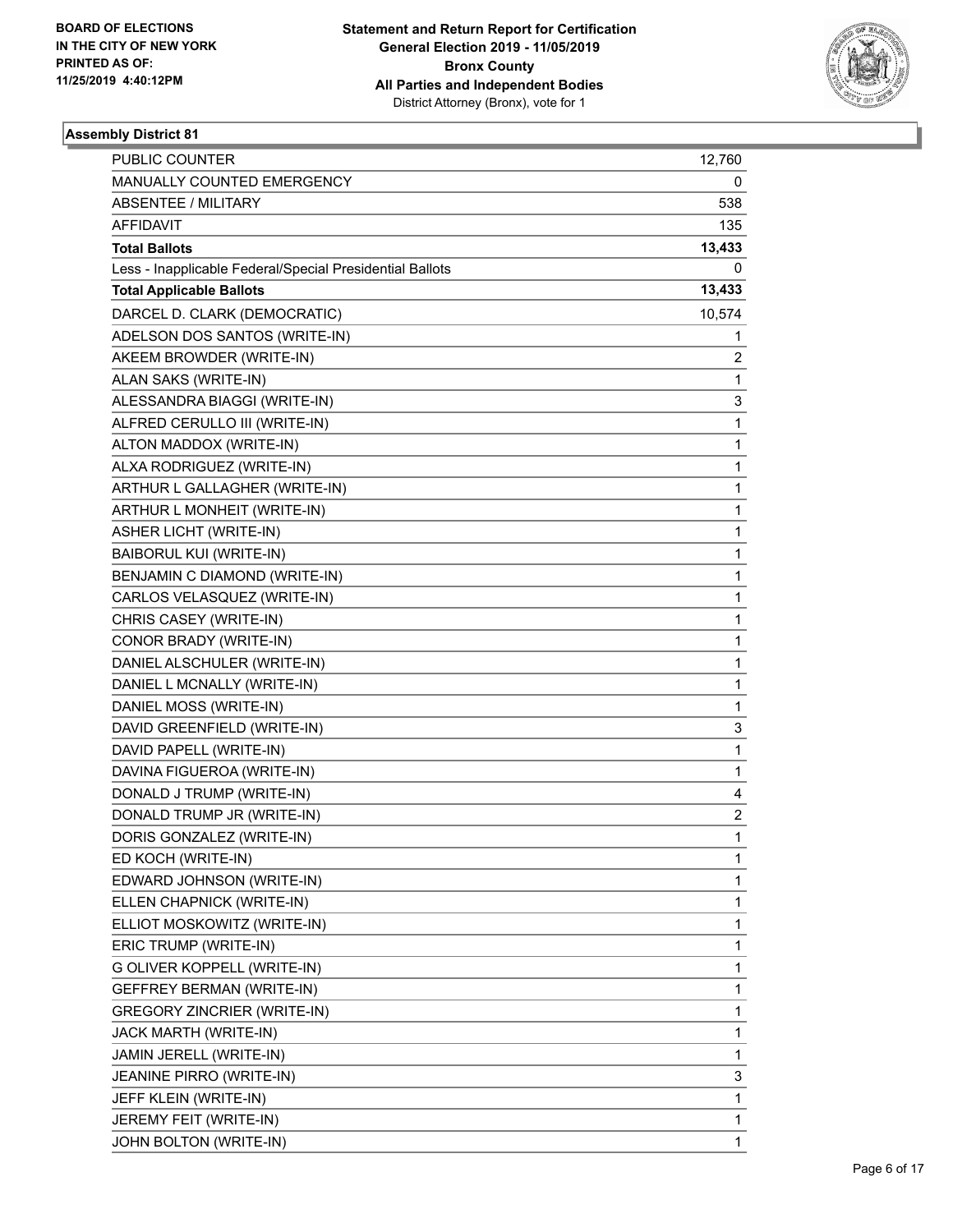

| JOHN I ROONEY (WRITE-IN)           | 1           |
|------------------------------------|-------------|
| JOHN KATZAMITIDES (WRITE-IN)       | 1           |
| JOSEPH C BORELLI (WRITE-IN)        | 1           |
| JOSEPH SCHULTZ (WRITE-IN)          | 1           |
| JOSHUA ZAKHAROV (WRITE-IN)         | 1           |
| KALIEF BROWDER (WRITE-IN)          | 3           |
| KEVIN SULLIVAN (WRITE-IN)          | 1           |
| KIERA OCONNOR (WRITE-IN)           | 1           |
| LAYLEEN POLANCO (WRITE-IN)         | 1           |
| LIZ HOLZMAN (WRITE-IN)             | 1           |
| LUIS MEDINA (WRITE-IN)             | 1           |
| LUKA KHETSURIAMI (WRITE-IN)        | 1           |
| MARIO MERCLA (WRITE-IN)            | 1           |
| MARK LEVIN (WRITE-IN)              | 1           |
| MICHAEL REILLY (WRITE-IN)          | 1           |
| MOLLY MARTIN (WRITE-IN)            | 1           |
| MONA SLOTA (WRITE-IN)              | 1           |
| PAT KHOURI (WRITE-IN)              | 1           |
| RAY KELLY (WRITE-IN)               | 3           |
| RICHARD GOLDSTEIN (WRITE-IN)       | 1           |
| RMAN MCCAFE (WRITE-IN)             | 1           |
| ROBERT JOHNSON (WRITE-IN)          | 1           |
| ROBERT RIZZUTO (WRITE-IN)          | 1           |
| ROBERT SIANO (WRITE-IN)            | 1           |
| ROBERT T JOHNSON (WRITE-IN)        | 2           |
| RUBY SHAMIR (WRITE-IN)             | 1           |
| RUDY GIULIANI (WRITE-IN)           | 1           |
| SIGMAND SOSIEWICZ (WRITE-IN)       | 2           |
| STANLEY SCHLEIN (WRITE-IN)         | 1           |
| STEPHANIE GARCIA-COLACE (WRITE-IN) | 1           |
| STEPHANIE SHERMAN (WRITE-IN)       | 1           |
| SUE ELLEN DODELL (WRITE-IN)        | 1           |
| TED CRUZ (WRITE-IN)                | 1           |
| TIFFANY CABAN (WRITE-IN)           | 1           |
| TUCKER CARLSON (WRITE-IN)          | $\mathbf 1$ |
| UNATTRIBUTABLE WRITE-IN (WRITE-IN) | 66          |
| WILLIAM BRATTON (WRITE-IN)         | 1           |
| ZACHARY FARKAS (WRITE-IN)          | 1           |
| <b>Total Votes</b>                 | 10,732      |
| Unrecorded                         | 2,701       |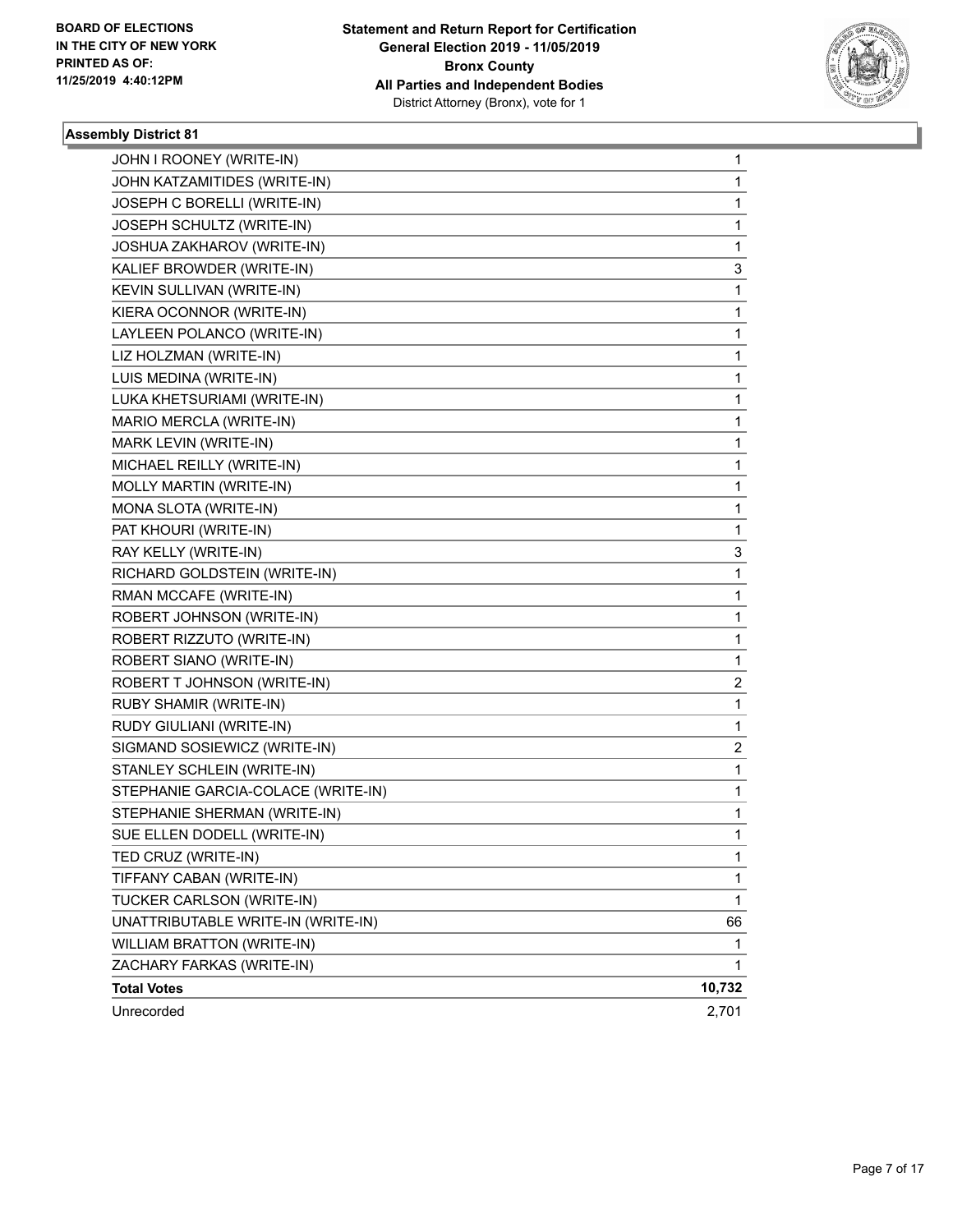

| PUBLIC COUNTER                                           | 13,277       |
|----------------------------------------------------------|--------------|
| MANUALLY COUNTED EMERGENCY                               | 0            |
| <b>ABSENTEE / MILITARY</b>                               | 323          |
| AFFIDAVIT                                                | 93           |
| <b>Total Ballots</b>                                     | 13,693       |
| Less - Inapplicable Federal/Special Presidential Ballots | 0            |
| <b>Total Applicable Ballots</b>                          | 13,693       |
| DARCEL D. CLARK (DEMOCRATIC)                             | 10,168       |
| AKEEM BROWN (WRITE-IN)                                   | 1            |
| ALEX FEDOR (WRITE-IN)                                    | 1            |
| ALFREDO KUILAN (WRITE-IN)                                | 1            |
| ALISSA JIMENEZ (WRITE-IN)                                | 1            |
| ANTHONY HENRIQUEZ (WRITE-IN)                             | $\mathbf{1}$ |
| ANTHONY MAULUCCI (WRITE-IN)                              | 1            |
| ANTONIA CAPILONE (WRITE-IN)                              | $\mathbf{1}$ |
| BARBARA DIFIORE (WRITE-IN)                               | 4            |
| BILL BARR (WRITE-IN)                                     | 1            |
| <b>BRIAN VESCIO (WRITE-IN)</b>                           | $\mathbf{1}$ |
| CHARLES PERRY (WRITE-IN)                                 | $\mathbf{1}$ |
| CHLOE ZOE RAMIREZ (WRITE-IN)                             | 1            |
| CHRISTI COSTA (WRITE-IN)                                 | $\mathbf{1}$ |
| DAVID SHIFREN (WRITE-IN)                                 | 1            |
| DONALD J TRUMP (WRITE-IN)                                | 1            |
| ERIC KARL (WRITE-IN)                                     | $\mathbf{1}$ |
| FRANK REYES (WRITE-IN)                                   | $\mathbf{1}$ |
| FREDERICK W RAMFTL (WRITE-IN)                            | 1            |
| HILLARY RODHAM CLINTON (WRITE-IN)                        | 2            |
| JAMES GONZALEZ (WRITE-IN)                                | 1            |
| JAMES ONEIL (WRITE-IN)                                   | 1            |
| JAMES VACCA (WRITE-IN)                                   | 2            |
| JESSE MCCORMACK (WRITE-IN)                               | 1            |
| JOHN KUBASKE (WRITE-IN)                                  | 1            |
| JONATHAN ORTIZ (WRITE-IN)                                | 1            |
| JOSEPH BROGAN (WRITE-IN)                                 | 1            |
| JOSEPH C BORELLI (WRITE-IN)                              | 2            |
| JOSEPH COTTER (WRITE-IN)                                 | 2            |
| JOSEPH IAROCCI (WRITE-IN)                                | $\mathbf 1$  |
| JUAN ANGRISANI (WRITE-IN)                                | 1            |
| JUMAANE D WILLIAMS (WRITE-IN)                            | 1            |
| LAJAROE SIERA (WRITE-IN)                                 | 1            |
| MARNA RANN (WRITE-IN)                                    | 1            |
| MARTIN MALHER (WRITE-IN)                                 | $\mathbf 1$  |
| MARY DELATORE (WRITE-IN)                                 | 1            |
| MARY EARLY (WRITE-IN)                                    | 1            |
| MATHEW GOFF (WRITE-IN)                                   | 1            |
| MELINDA KATZ (WRITE-IN)                                  | $\mathbf 1$  |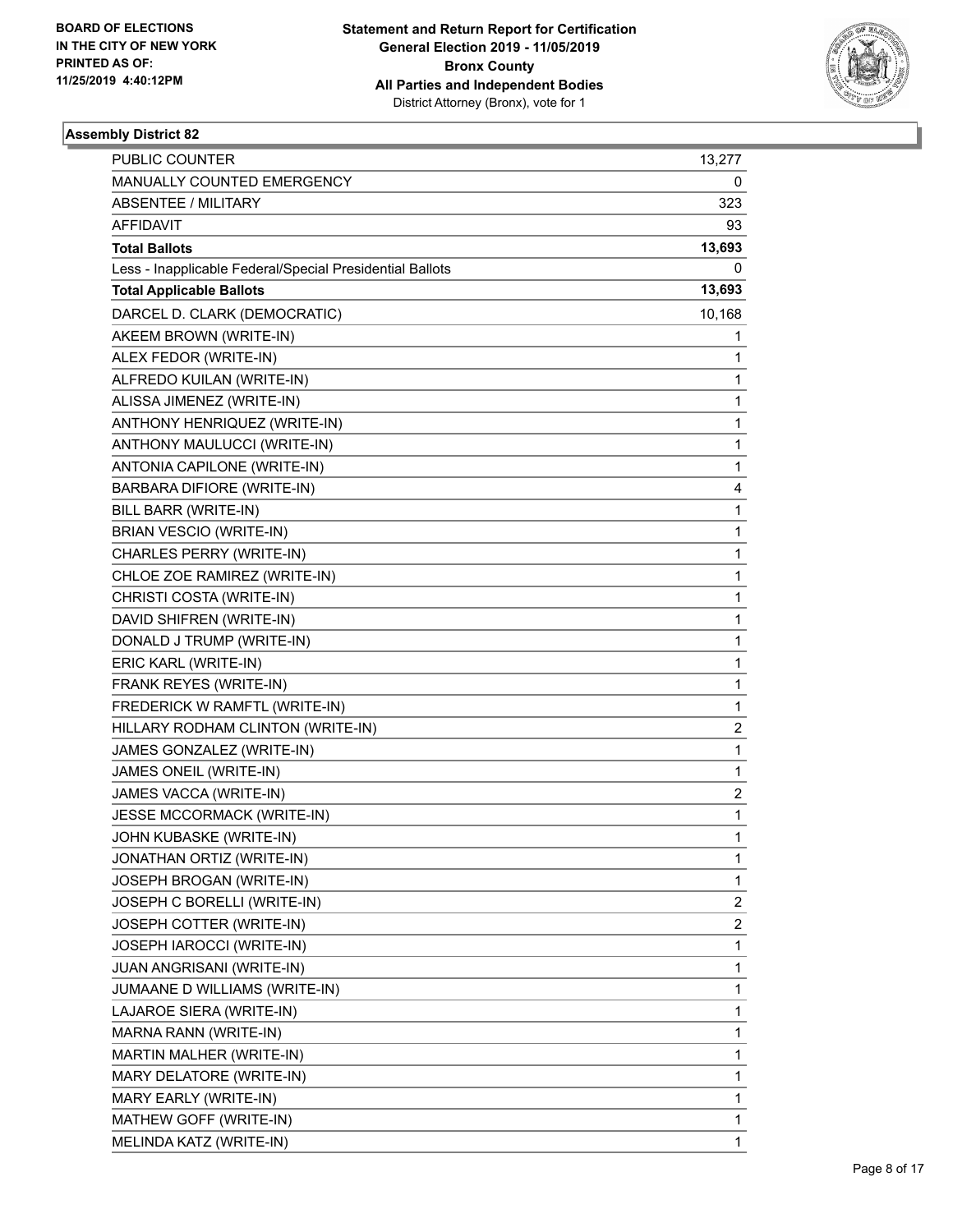

| PAT PAULSON (WRITE-IN)             | 1      |
|------------------------------------|--------|
| PETER SIMONOVIC JR (WRITE-IN)      | 1      |
| PHIL DONAHUE (WRITE-IN)            | 1      |
| PRENTICE COLLAZO (WRITE-IN)        | 1      |
| RAFAEL PINERO (WRITE-IN)           | 1      |
| RANI ALTUB (WRITE-IN)              | 1      |
| RAYMOND KELLY (WRITE-IN)           | 1      |
| RICHARD GALLO (WRITE-IN)           | 1      |
| RICHARD SOTO (WRITE-IN)            | 1      |
| ROBERT GONZALEZ (WRITE-IN)         | 1      |
| RON PAUL (WRITE-IN)                | 1      |
| RUDY GIULIANI (WRITE-IN)           | 4      |
| SHELLYNE RODRIGUEZ (WRITE-IN)      | 1      |
| STEPHANIE MCCARTHY (WRITE-IN)      | 4      |
| STEPHEN B KAUFMAN (WRITE-IN)       | 1      |
| STEVE GALLO (WRITE-IN)             | 1      |
| THOMAS LAVIN (WRITE-IN)            | 1      |
| TIFFANY CABAN (WRITE-IN)           | 1      |
| TIMOTHY OHARA (WRITE-IN)           | 1      |
| UNATTRIBUTABLE WRITE-IN (WRITE-IN) | 52     |
| <b>WILLIAM BRATTON (WRITE-IN)</b>  | 1      |
| WILLIAM CLINTON (WRITE-IN)         | 1      |
| <b>Total Votes</b>                 | 10,292 |
| Unrecorded                         | 3,401  |

| <b>PUBLIC COUNTER</b>                                    | 9,715  |
|----------------------------------------------------------|--------|
| <b>MANUALLY COUNTED EMERGENCY</b>                        | 0      |
| ABSENTEE / MILITARY                                      | 322    |
| <b>AFFIDAVIT</b>                                         | 101    |
| <b>Total Ballots</b>                                     | 10,138 |
| Less - Inapplicable Federal/Special Presidential Ballots | 0      |
| <b>Total Applicable Ballots</b>                          | 10,138 |
| DARCEL D. CLARK (DEMOCRATIC)                             | 8,977  |
| ERIC LACEWELL (WRITE-IN)                                 |        |
| FRANCISCA NJOKU (WRITE-IN)                               | 1      |
| RAVEN BROWN (WRITE-IN)                                   | 1      |
| UNATTRIBUTABLE WRITE-IN (WRITE-IN)                       | 18     |
| <b>Total Votes</b>                                       | 8,998  |
| Unrecorded                                               | 1.140  |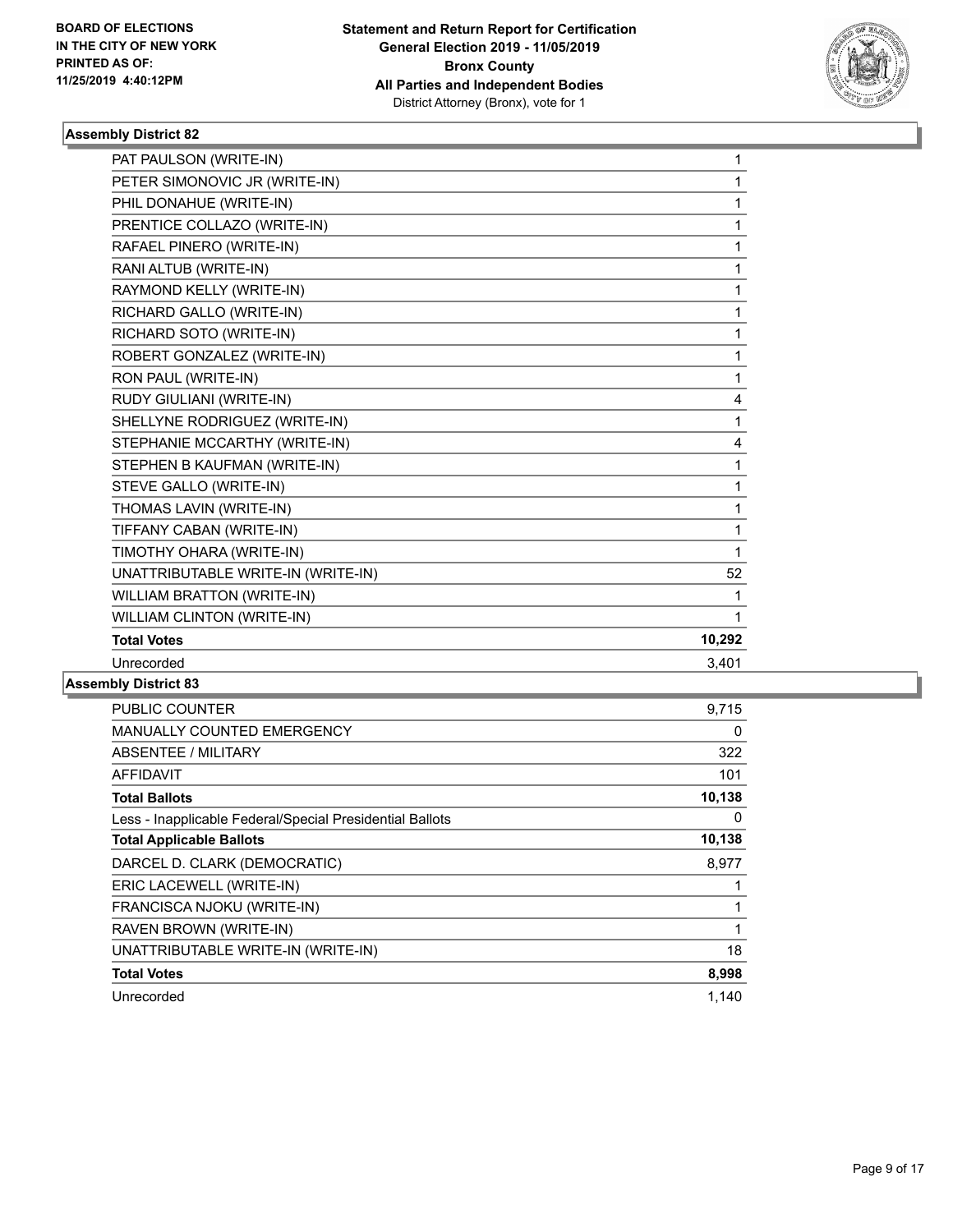

| <b>PUBLIC COUNTER</b>                                    | 6,783          |
|----------------------------------------------------------|----------------|
| <b>MANUALLY COUNTED EMERGENCY</b>                        | 0              |
| <b>ABSENTEE / MILITARY</b>                               | 119            |
| <b>AFFIDAVIT</b>                                         | 98             |
| <b>Total Ballots</b>                                     | 7,000          |
| Less - Inapplicable Federal/Special Presidential Ballots | 0              |
| <b>Total Applicable Ballots</b>                          | 7,000          |
| DARCEL D. CLARK (DEMOCRATIC)                             | 5,839          |
| ALEJANDRO BROWN (WRITE-IN)                               | 1              |
| ANGEL VEGA (WRITE-IN)                                    | 1              |
| DONALD DUNN (WRITE-IN)                                   | 3              |
| JOANA MARSHALL (WRITE-IN)                                | 1              |
| JOSEPH C BORELLI (WRITE-IN)                              | 1              |
| MELINDA KATZ (WRITE-IN)                                  | $\overline{2}$ |
| NILKA MARTELL (WRITE-IN)                                 | 1              |
| PHILLIP MARCUS JR (WRITE-IN)                             | 1              |
| RECH MILER (WRITE-IN)                                    | 1              |
| TIFFANY CABAN (WRITE-IN)                                 | $\overline{2}$ |
| UNATTRIBUTABLE WRITE-IN (WRITE-IN)                       | 19             |
| WILFRED FLECHA (WRITE-IN)                                | 1              |
| <b>Total Votes</b>                                       | 5,873          |
| Unrecorded                                               | 1,127          |
|                                                          |                |

| <b>PUBLIC COUNTER</b>                                    | 6,820 |
|----------------------------------------------------------|-------|
| <b>MANUALLY COUNTED EMERGENCY</b>                        | 0     |
| <b>ABSENTEE / MILITARY</b>                               | 137   |
| <b>AFFIDAVIT</b>                                         | 57    |
| <b>Total Ballots</b>                                     | 7,014 |
| Less - Inapplicable Federal/Special Presidential Ballots | 0     |
| <b>Total Applicable Ballots</b>                          | 7,014 |
| DARCEL D. CLARK (DEMOCRATIC)                             | 5,726 |
| JOHN SMITH (WRITE-IN)                                    | 1     |
| JOSE TORRES (WRITE-IN)                                   | 1     |
| LUIS SEPULVEDA (WRITE-IN)                                | 1     |
| MARCOS CRESPO (WRITE-IN)                                 | 1     |
| MELISA VIVERITO (WRITE-IN)                               | 1     |
| MICHAEL BLAKE (WRITE-IN)                                 | 1     |
| PAUL STEWART (WRITE-IN)                                  | 1     |
| UNATTRIBUTABLE WRITE-IN (WRITE-IN)                       | 21    |
| WILMA GUZMSN (WRITE-IN)                                  | 1     |
| <b>Total Votes</b>                                       | 5,755 |
| Unrecorded                                               | 1,259 |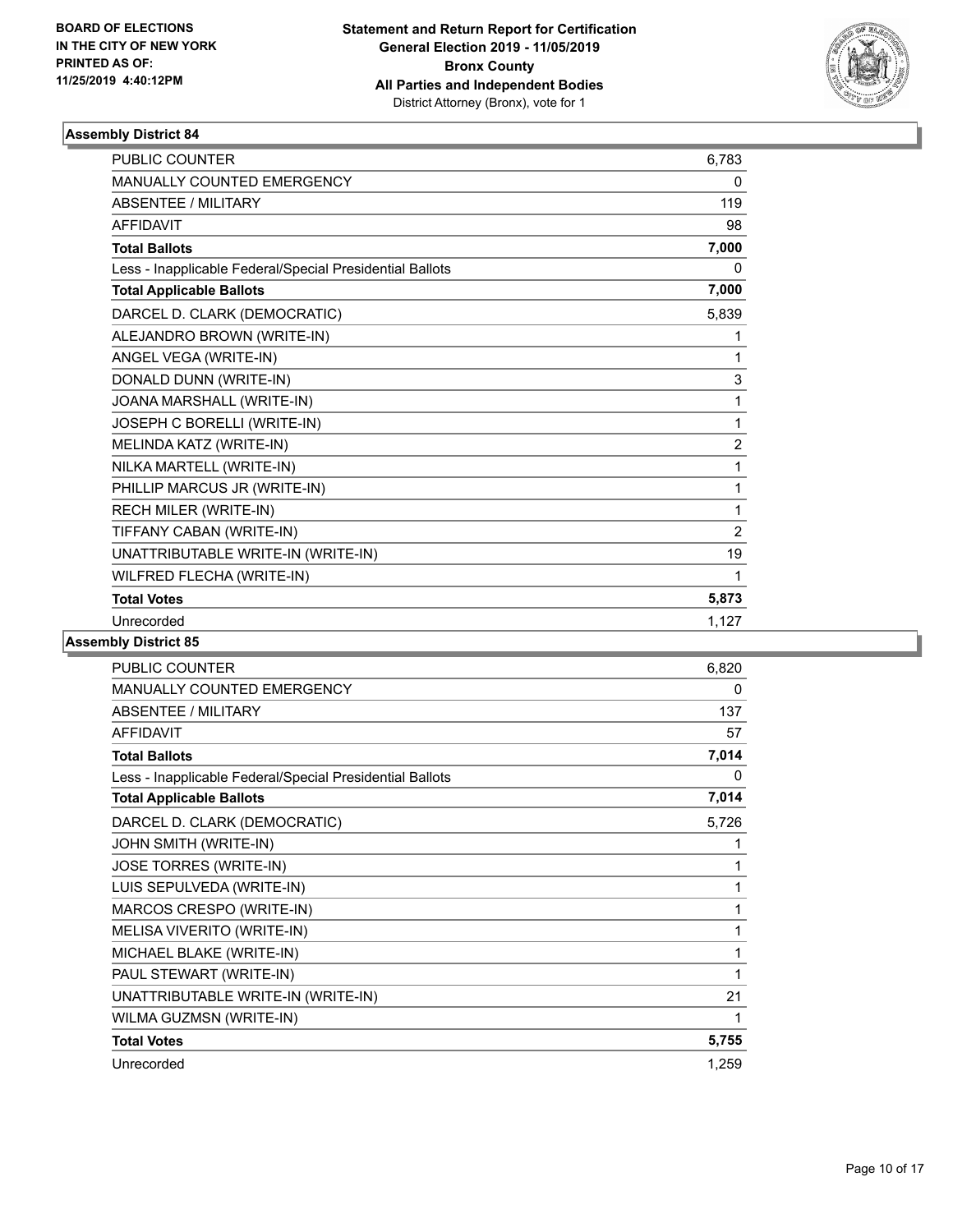

| PUBLIC COUNTER                                           | 4,959 |
|----------------------------------------------------------|-------|
| <b>MANUALLY COUNTED EMERGENCY</b>                        | 0     |
| ABSENTEE / MILITARY                                      | 109   |
| <b>AFFIDAVIT</b>                                         | 67    |
| <b>Total Ballots</b>                                     | 5,135 |
| Less - Inapplicable Federal/Special Presidential Ballots | 0     |
| <b>Total Applicable Ballots</b>                          | 5,135 |
| DARCEL D. CLARK (DEMOCRATIC)                             | 4,419 |
| FELIX MARTINEZ (WRITE-IN)                                |       |
| JAMES SOWELL (WRITE-IN)                                  | 1     |
| JOE MURRAY (WRITE-IN)                                    | 1     |
| MICHELLE ALEXANDER (WRITE-IN)                            | 1     |
| STEVEN E DAVIS (WRITE-IN)                                | 1     |
| UNATTRIBUTABLE WRITE-IN (WRITE-IN)                       | 11    |
| WARRRN BURGER (WRITE-IN)                                 | 1     |
| <b>Total Votes</b>                                       | 4,436 |
| Unrecorded                                               | 699   |

| <b>PUBLIC COUNTER</b>                                    | 8,028 |
|----------------------------------------------------------|-------|
| MANUALLY COUNTED EMERGENCY                               | 0     |
| <b>ABSENTEE / MILITARY</b>                               | 148   |
| <b>AFFIDAVIT</b>                                         | 119   |
| <b>Total Ballots</b>                                     | 8,295 |
| Less - Inapplicable Federal/Special Presidential Ballots | 0     |
| <b>Total Applicable Ballots</b>                          | 8,295 |
| DARCEL D. CLARK (DEMOCRATIC)                             | 6,898 |
| ALEX JONES (WRITE-IN)                                    | 1     |
| ANGELA VALDEZ (WRITE-IN)                                 | 1     |
| BARACK OBAMA (WRITE-IN)                                  | 1     |
| CHARLENE JACKSON - MENDES (WRITE-IN)                     | 1     |
| <b>COURTNEY MILLER (WRITE-IN)</b>                        | 1     |
| DEFONSO COLON (WRITE-IN)                                 | 1     |
| EDWIN RAMIREZ (WRITE-IN)                                 | 1     |
| EMILY GALVIN (WRITE-IN)                                  | 1     |
| JOHN A. HOWARD (WRITE-IN)                                | 1     |
| JOSHUA LORGMAN (WRITE-IN)                                | 1     |
| MAGDAMARI MARCANO (WRITE-IN)                             | 1     |
| MILLIE BONILLA (WRITE-IN)                                | 1     |
| UNATTRIBUTABLE WRITE-IN (WRITE-IN)                       | 16    |
| WILLIAM MOORE (WRITE-IN)                                 | 1     |
| <b>Total Votes</b>                                       | 6,927 |
| Unrecorded                                               | 1,368 |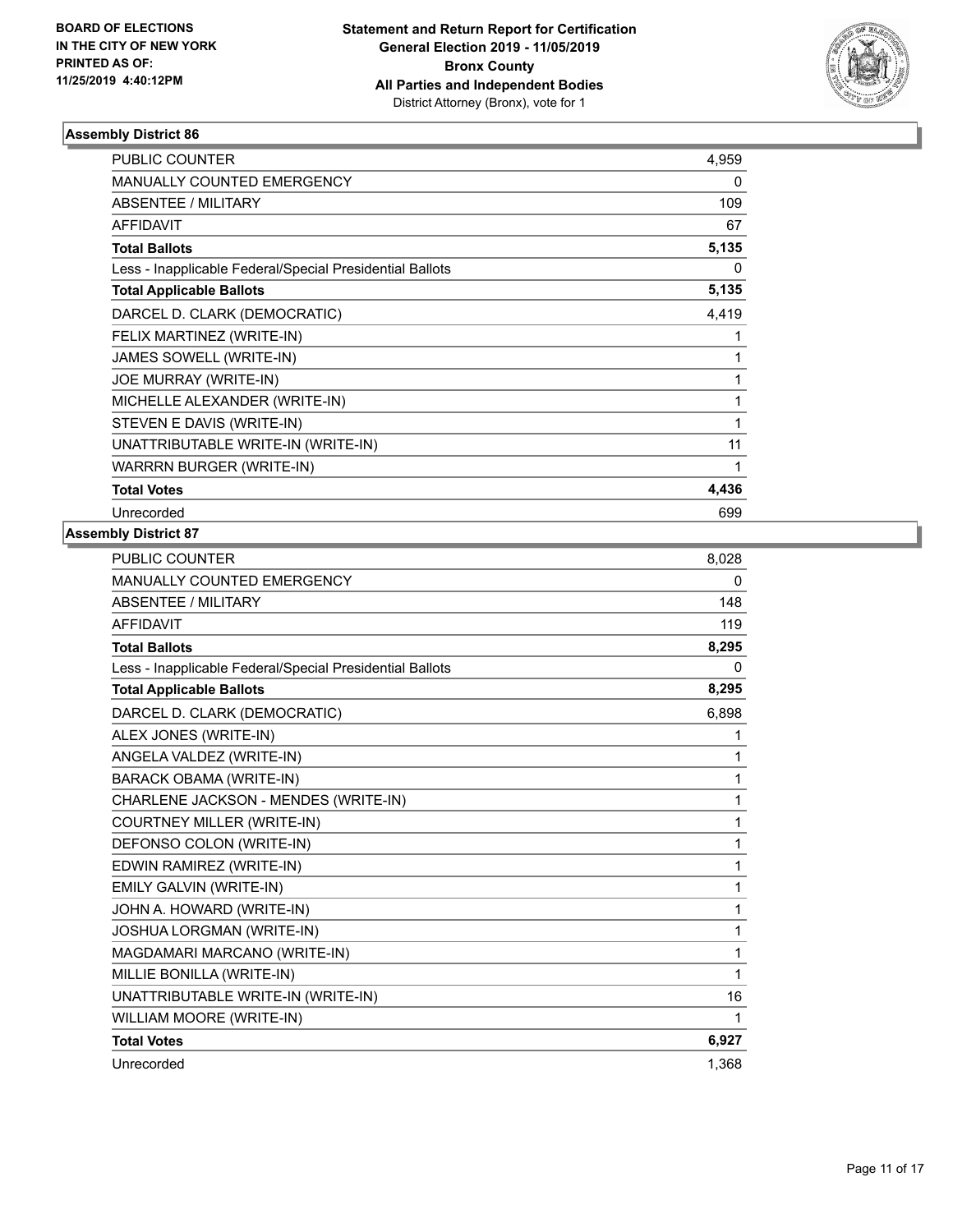

| <b>PUBLIC COUNTER</b>                                    | 93,630       |
|----------------------------------------------------------|--------------|
| MANUALLY COUNTED EMERGENCY                               | 1            |
| <b>ABSENTEE / MILITARY</b>                               | 2,764        |
| AFFIDAVIT                                                | 1,050        |
| <b>Total Ballots</b>                                     | 97,445       |
| Less - Inapplicable Federal/Special Presidential Ballots | 0            |
| <b>Total Applicable Ballots</b>                          | 97,445       |
| DARCEL D. CLARK (DEMOCRATIC)                             | 79,849       |
| ADELSON DOS SANTOS (WRITE-IN)                            | 1            |
| AKEEM BROWDER (WRITE-IN)                                 | 9            |
| AKEEM BROWN (WRITE-IN)                                   | 1            |
| ALAN SAKS (WRITE-IN)                                     | 1            |
| ALEJANDRO BROWN (WRITE-IN)                               | 1            |
| ALESSANDRA BIAGGI (WRITE-IN)                             | 3            |
| ALEX FEDOR (WRITE-IN)                                    | $\mathbf{1}$ |
| ALEX JONES (WRITE-IN)                                    | 1            |
| ALEXANDRA OCASIO ORTIZ (WRITE-IN)                        | 1            |
| ALFRED CERULLO III (WRITE-IN)                            | 1            |
| ALFREDO KUILAN (WRITE-IN)                                | 1            |
| ALISSA JIMENEZ (WRITE-IN)                                | $\mathbf{1}$ |
| ALTON MADDOX (WRITE-IN)                                  | $\mathbf{1}$ |
| ALVARO ALMANZA (WRITE-IN)                                | 1            |
| ALXA RODRIGUEZ (WRITE-IN)                                | 1            |
| AMANDA HAMILTON (WRITE-IN)                               | 1            |
| ANDREW NAPOLITANO (WRITE-IN)                             | 1            |
| ANGEL VEGA (WRITE-IN)                                    | $\mathbf{1}$ |
| ANGELA VALDEZ (WRITE-IN)                                 | $\mathbf{1}$ |
| ANTHONY HENRIQUEZ (WRITE-IN)                             | 1            |
| ANTHONY MAULUCCI (WRITE-IN)                              | 1            |
| ANTONIA CAPILONE (WRITE-IN)                              | 1            |
| ARMANDO MONTANO (WRITE-IN)                               | 1            |
| ARTHUR L GALLAGHER (WRITE-IN)                            | $\mathbf{1}$ |
| ARTHUR L MONHEIT (WRITE-IN)                              | 1            |
| <b>ASHER LICHT (WRITE-IN)</b>                            | 1            |
| BAIBORUL KUI (WRITE-IN)                                  | 1            |
| BARACK OBAMA (WRITE-IN)                                  | 1            |
| BARBARA DIFIORE (WRITE-IN)                               | 4            |
| BEBE NORT (WRITE-IN)                                     | 1            |
| BENJAMIN C DIAMOND (WRITE-IN)                            | 1            |
| BERNADETTE RACHIELE (WRITE-IN)                           | 1            |
| BILL BARR (WRITE-IN)                                     | 1            |
| BO DITEL (WRITE-IN)                                      | 1            |
| BRIAN VESCIO (WRITE-IN)                                  | 1            |
| CARLOS VELASQUEZ (WRITE-IN)                              | 1            |
| CAROL ROBINSON (WRITE-IN)                                | 1            |
| CEDRIC LOFTON (WRITE-IN)                                 | 1            |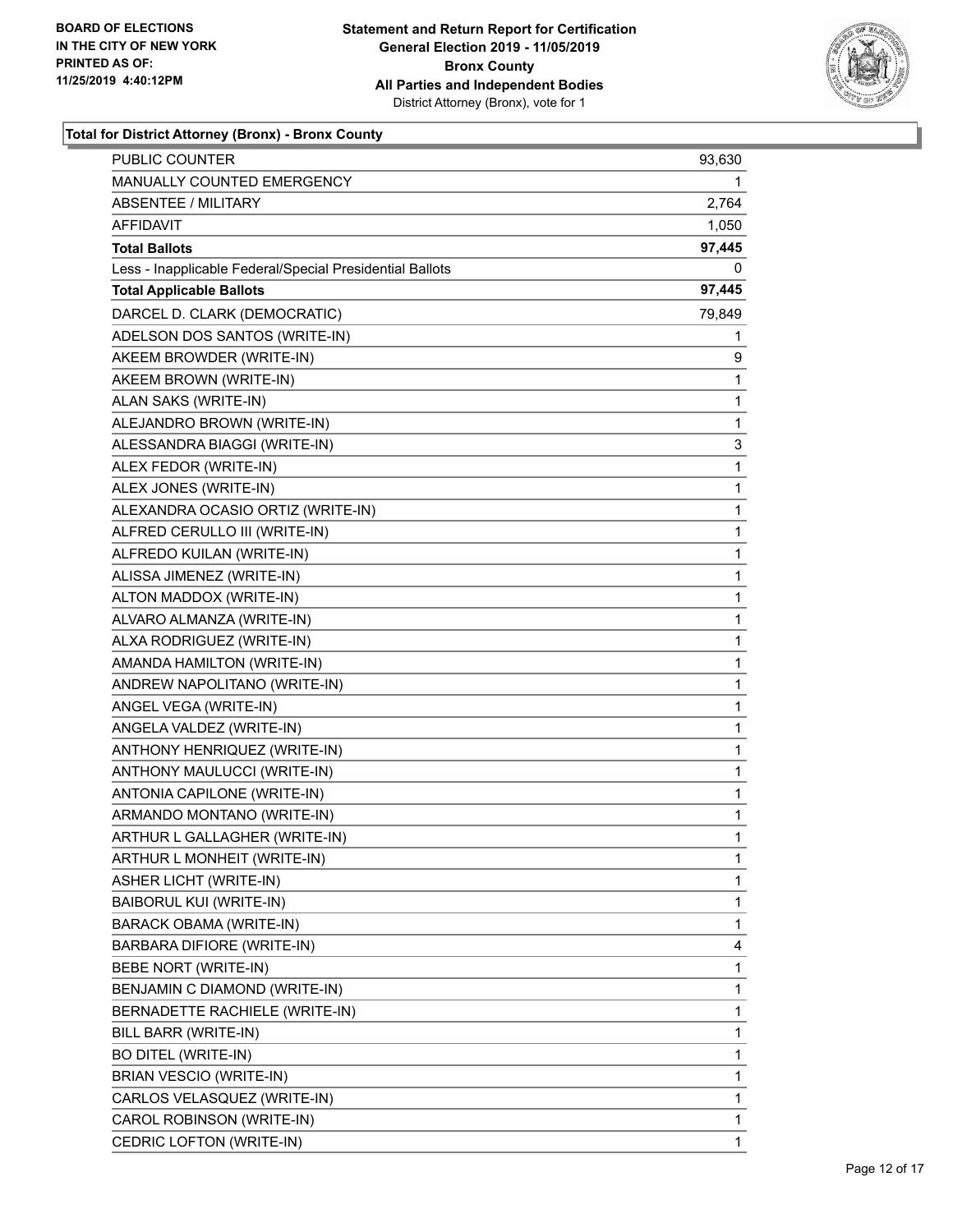

| CHARLENE JACKSON - MENDES (WRITE-IN) | $\mathbf 1$    |
|--------------------------------------|----------------|
| CHARLES PERRY (WRITE-IN)             | 1              |
| CHLOE ZOE RAMIREZ (WRITE-IN)         | 1              |
| CHRIS CASEY (WRITE-IN)               | 1              |
| CHRISTI COSTA (WRITE-IN)             | 1              |
| CONOR BRADY (WRITE-IN)               | 1              |
| COURTNEY MILLER (WRITE-IN)           | 1              |
| CY VANCES JR. (WRITE-IN)             | 1              |
| DANIEL ALSCHULER (WRITE-IN)          | 1              |
| DANIEL L MCNALLY (WRITE-IN)          | 1              |
| DANIEL MOSS (WRITE-IN)               | 1              |
| DANIEL PASCAL (WRITE-IN)             | 1              |
| DAVID GREENFIELD (WRITE-IN)          | 3              |
| DAVID PAPELL (WRITE-IN)              | 1              |
| DAVID SHIFREN (WRITE-IN)             | 1              |
| DAVINA FIGEROUX (WRITE-IN)           | 1              |
| DAVINA FIGUEROA (WRITE-IN)           | 1              |
| DEFONSO COLON (WRITE-IN)             | 1              |
| DESUS NICE (WRITE-IN)                | 1              |
| DEVIN BALKIND (WRITE-IN)             | 2              |
| DEVIN MILLBOWER (WRITE-IN)           | 1              |
| DIO PENA (WRITE-IN)                  | 1              |
| DONALD DUNN (WRITE-IN)               | 3              |
| DONALD J TRUMP (WRITE-IN)            | 7              |
| DONALD TRUMP JR (WRITE-IN)           | $\overline{c}$ |
| DORIS GONZALEZ (WRITE-IN)            | 1              |
| ED KOCH (WRITE-IN)                   | 1              |
| EDWARD JOHNSON (WRITE-IN)            | 1              |
| EDWIN RAMIREZ (WRITE-IN)             | 1              |
| EFRAIN ALVARADO (WRITE-IN)           | 2              |
| ELLEN CHAPNICK (WRITE-IN)            | 1              |
| ELLIOT MOSKOWITZ (WRITE-IN)          | 1              |
| EMILY GALVIN (WRITE-IN)              | 1              |
| ERIC KARL (WRITE-IN)                 | 1              |
| ERIC LACEWELL (WRITE-IN)             | 1              |
| ERIC SCHINDERMAN (WRITE-IN)          | 1              |
| ERIC TRUMP (WRITE-IN)                | 1              |
| FELIX MARTINEZ (WRITE-IN)            | 1              |
| FRANCIS JAMES (WRITE-IN)             | 1              |
| FRANCIS KIERAN WHITE (WRITE-IN)      | 1              |
| FRANCIS WHITE (WRITE-IN)             | 1              |
| FRANCISCA NJOKU (WRITE-IN)           | 1              |
| FRANK REYES (WRITE-IN)               | 1              |
| FREDERICK W RAMFTL (WRITE-IN)        | 1              |
| G OLIVER KOPPELL (WRITE-IN)          | 1              |
| GAVIN WAX (WRITE-IN)                 | 1              |
|                                      |                |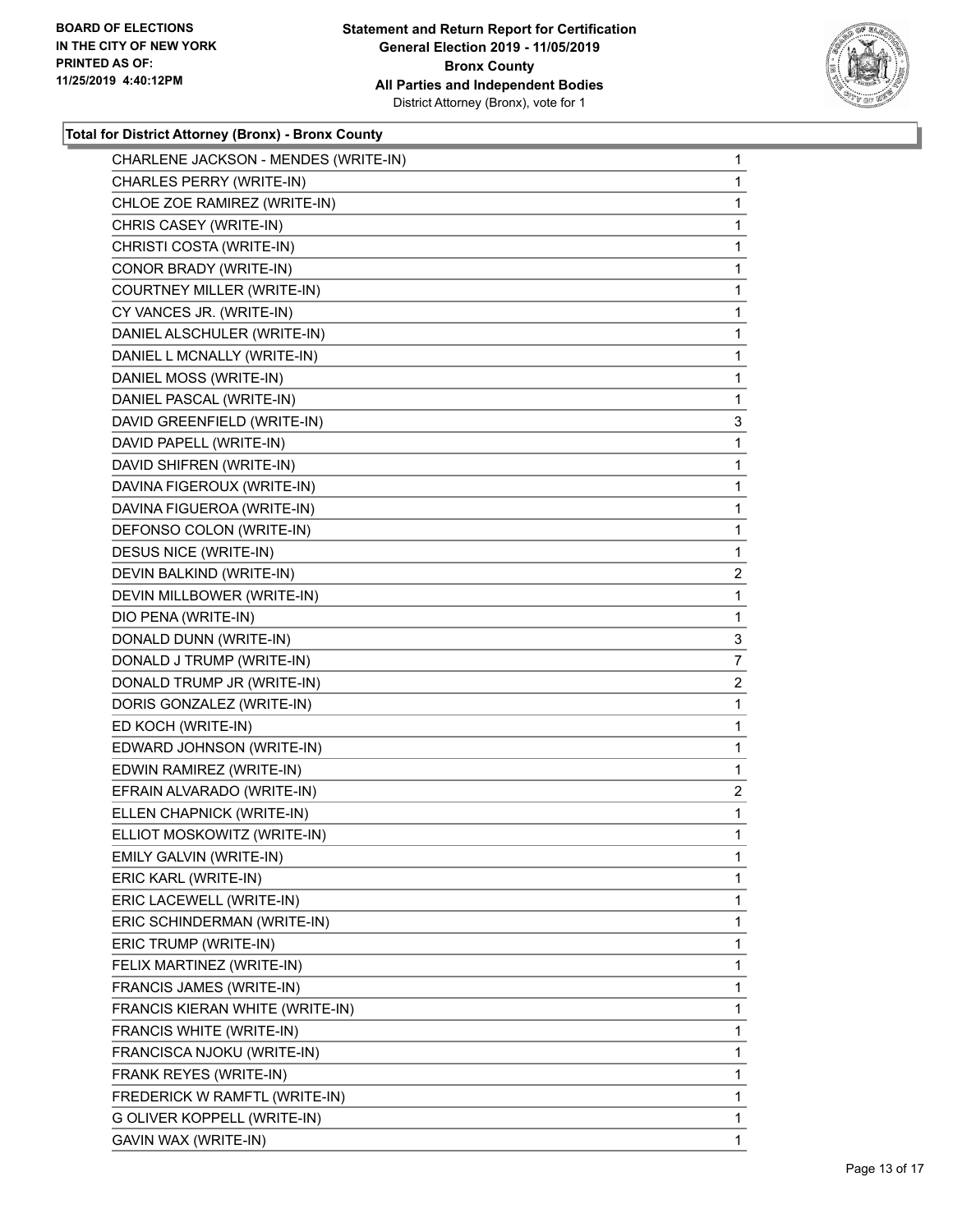

| GEFFREY BERMAN (WRITE-IN)          | 1              |
|------------------------------------|----------------|
| GINO GUADAGENO (WRITE-IN)          | $\mathbf{1}$   |
| <b>GLADIMIR OCCELIN (WRITE-IN)</b> | 1              |
| <b>GREGORY ZINCRIER (WRITE-IN)</b> | 1              |
| HILLARY RODHAM CLINTON (WRITE-IN)  | $\overline{2}$ |
| HOWIE HAWKINS (WRITE-IN)           | $\mathbf{1}$   |
| ISAAC AMBROSE MOORE (WRITE-IN)     | 1              |
| JACK MARTH (WRITE-IN)              | $\mathbf{1}$   |
| JAMES GONZALEZ (WRITE-IN)          | $\mathbf{1}$   |
| JAMES ONEIL (WRITE-IN)             | 1              |
| JAMES SOWELL (WRITE-IN)            | 1              |
| JAMES VACCA (WRITE-IN)             | $\overline{2}$ |
| JAMIN JERELL (WRITE-IN)            | 1              |
| JEANINE PIRRO (WRITE-IN)           | 5              |
| JEFF KLEIN (WRITE-IN)              | 1              |
| JENETTE RUCKER (WRITE-IN)          | 2              |
| JENN WHITE (WRITE-IN)              | 1              |
| JEREMY FEIT (WRITE-IN)             | $\mathbf{1}$   |
| JESSE MCCORMACK (WRITE-IN)         | 1              |
| JESSICA PEREZ (WRITE-IN)           | $\mathbf{1}$   |
| JESUS JONES (WRITE-IN)             | 1              |
| JOANA MARSHALL (WRITE-IN)          | 1              |
| JOE MURRAY (WRITE-IN)              | 1              |
| JOHN A FRATTA (WRITE-IN)           | $\mathbf{1}$   |
| JOHN A. HOWARD (WRITE-IN)          | 1              |
| JOHN BOLTON (WRITE-IN)             | $\mathbf{1}$   |
| JOHN C LIEU (WRITE-IN)             | 1              |
| JOHN CUMMINES (WRITE-IN)           | 1              |
| JOHN I ROONEY (WRITE-IN)           | 1              |
| JOHN KATZAMITIDES (WRITE-IN)       | $\mathbf{1}$   |
| JOHN KUBASKE (WRITE-IN)            | 1              |
| JOHN SMITH (WRITE-IN)              | $\mathbf{1}$   |
| JOHN W ZACCONE (WRITE-IN)          | 1              |
| JONATHAN ORTIZ (WRITE-IN)          | 1              |
| JONATHAN SOTO (WRITE-IN)           | $\mathbf{1}$   |
| JOSE G CAMACHO (WRITE-IN)          | $\mathbf{1}$   |
| JOSE TORRES (WRITE-IN)             | 1              |
| JOSEPH BROGAN (WRITE-IN)           | $\mathbf{1}$   |
| JOSEPH C BORELLI (WRITE-IN)        | 6              |
| JOSEPH COTTER (WRITE-IN)           | $\mathbf{2}$   |
| JOSEPH IAROCCI (WRITE-IN)          | $\mathbf{1}$   |
| JOSEPH SCHULTZ (WRITE-IN)          | 1              |
| JOSEPH TERRASI (WRITE-IN)          | 1              |
| JOSHUA LORGMAN (WRITE-IN)          | $\mathbf{1}$   |
| JOSHUA ZAKHAROV (WRITE-IN)         | $\mathbf{1}$   |
| JUAN ANGRISANI (WRITE-IN)          | 1              |
|                                    |                |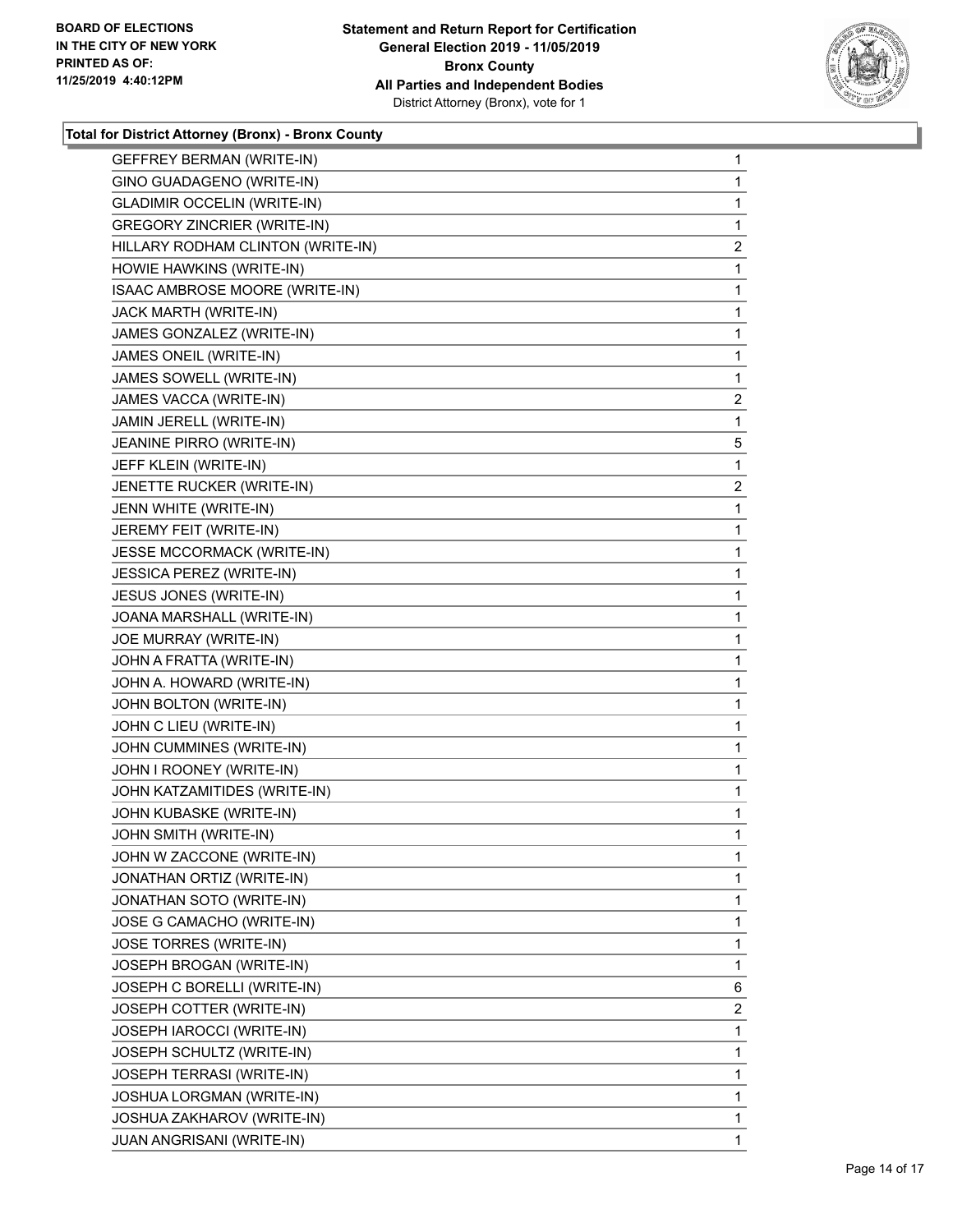

| JUMAANE D WILLIAMS (WRITE-IN) | $\mathbf{1}$ |
|-------------------------------|--------------|
| KALIEF BROWDER (WRITE-IN)     | 5            |
| KEVIN SULLIVAN (WRITE-IN)     | 1            |
| KIERA OCONNOR (WRITE-IN)      | 1            |
| LAJAROE SIERA (WRITE-IN)      | 1            |
| LAYLEEN POLANCO (WRITE-IN)    | 1            |
| LETITIA JAMES (WRITE-IN)      | 1            |
| LIZ HOLZMAN (WRITE-IN)        | 1            |
| LUIS A COLON (WRITE-IN)       | 1            |
| LUIS MEDINA (WRITE-IN)        | 1            |
| LUIS SEPULVEDA (WRITE-IN)     | 1            |
| LUKA KHETSURIAMI (WRITE-IN)   | 1            |
| LYNN SANCHEZ (WRITE-IN)       | 1            |
| MAGDAMARI MARCANO (WRITE-IN)  | 1            |
| MARCOS CRESPO (WRITE-IN)      | 1            |
| MARIO MERCLA (WRITE-IN)       | 1            |
| MARK FRASIER (WRITE-IN)       | 1            |
| MARK FROEBA (WRITE-IN)        | 1            |
| MARK LEVIN (WRITE-IN)         | 1            |
| MARNA RANN (WRITE-IN)         | 1            |
| MARTIN MALHER (WRITE-IN)      | 1            |
| MARY DELATORE (WRITE-IN)      | 1            |
| MARY EARLY (WRITE-IN)         | 1            |
| MATHEW GOFF (WRITE-IN)        | 1            |
| MAX AXIAN (WRITE-IN)          | $\mathbf{1}$ |
| MELINDA KATZ (WRITE-IN)       | 3            |
| MELISA VIVERITO (WRITE-IN)    | 1            |
| MICHAEL BLAKE (WRITE-IN)      | 1            |
| MICHAEL BROWN (WRITE-IN)      | 1            |
| MICHAEL FUCITO (WRITE-IN)     | 2            |
| MICHAEL REILLY (WRITE-IN)     | $\mathbf{1}$ |
| MICHELLE ALEXANDER (WRITE-IN) | 1            |
| MILLIE BONILLA (WRITE-IN)     | 1            |
| MOLLY MARTIN (WRITE-IN)       | 1            |
| MONA SLOTA (WRITE-IN)         | 1            |
| MONTGOMERY DELANCY (WRITE-IN) | 1            |
| MURRAY RICHMAN (WRITE-IN)     | 1            |
| NICHOLAS PALOS (WRITE-IN)     | 1            |
| NILKA MARTELL (WRITE-IN)      | 1            |
| PAT KHOURI (WRITE-IN)         | 1            |
| PAT PAULSON (WRITE-IN)        | 1            |
| PAUL KALAYDJIAN (WRITE-IN)    | 1            |
| PAUL STEWART (WRITE-IN)       | 1            |
| PETER SIMONOVIC JR (WRITE-IN) | 1            |
| PHIL DONAHUE (WRITE-IN)       | 1            |
| PHILIP FOGLIA (WRITE-IN)      | 1            |
|                               |              |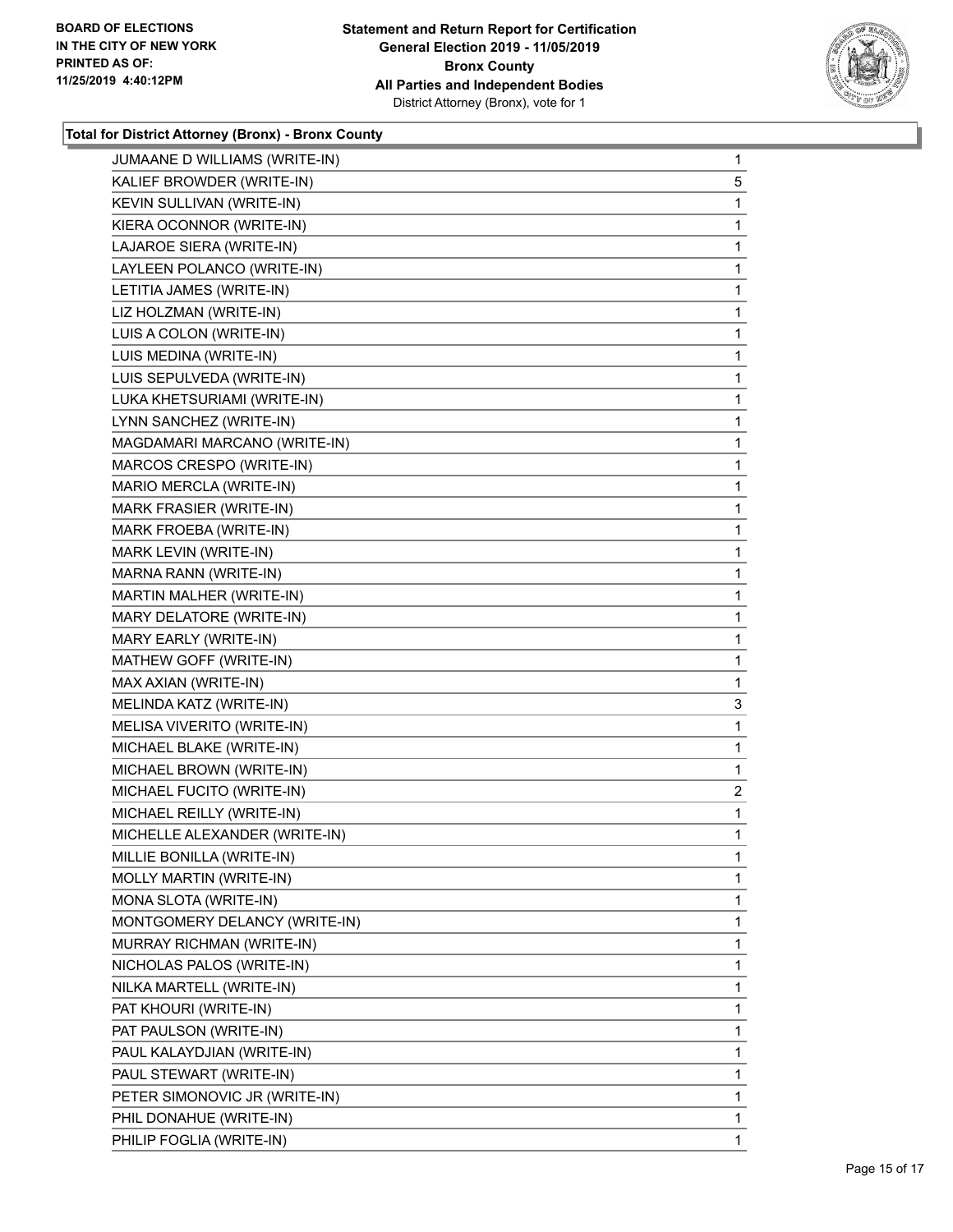

| PHILLIP MARCUS JR (WRITE-IN)       | 1              |
|------------------------------------|----------------|
| PRENTICE COLLAZO (WRITE-IN)        | 1              |
| RAFAEL PINERO (WRITE-IN)           | 1              |
| RANDY ABREU (WRITE-IN)             | 1              |
| RANI ALTUB (WRITE-IN)              | 1              |
| RAUL O TORRES (WRITE-IN)           | 1              |
| RAVEN BROWN (WRITE-IN)             | 1              |
| RAY KELLY (WRITE-IN)               | 3              |
| RAYMOND KELLY (WRITE-IN)           | 1              |
| RECH MILER (WRITE-IN)              | 1              |
| RICHARD GALLO (WRITE-IN)           | 1              |
| RICHARD GOLDSTEIN (WRITE-IN)       | 1              |
| RICHARD SOTO (WRITE-IN)            | 1              |
| RMAN MCCAFE (WRITE-IN)             | 1              |
| ROBERT GONZALEZ (WRITE-IN)         | 1              |
| ROBERT JOHNSON (WRITE-IN)          | 2              |
| ROBERT NEIL FRIEDMAN (WRITE-IN)    | 1              |
| ROBERT RIZZUTO (WRITE-IN)          | 1              |
| ROBERT SIANO (WRITE-IN)            | 2              |
| ROBERT T JOHNSON (WRITE-IN)        | $\overline{2}$ |
| ROBERT THOMAS (WRITE-IN)           | 1              |
| RON PAUL (WRITE-IN)                | 1              |
| ROSALIE LESLIE (WRITE-IN)          | 1              |
| RUBEN DIAZ SR (WRITE-IN)           | 1              |
| RUBY SHAMIR (WRITE-IN)             | 1              |
| RUDY GIULIANI (WRITE-IN)           | 10             |
| SAL SABINO (WRITE-IN)              | 1              |
| SALLIE YOUNG (WRITE-IN)            | 1              |
| SHELLYNE RODRIGUEZ (WRITE-IN)      | 1              |
| SHERWIN GARCIA (WRITE-IN)          | 1              |
| SIGMAND SOSIEWICZ (WRITE-IN)       | 2              |
| STANLEY SCHLEIN (WRITE-IN)         | 1              |
| STEPHANIE GARCIA-COLACE (WRITE-IN) | 1              |
| STEPHANIE MCCARTHY (WRITE-IN)      | 4              |
| STEPHANIE SHERMAN (WRITE-IN)       | 1              |
| STEPHEN B KAUFMAN (WRITE-IN)       | 1              |
| STEVE GALLO (WRITE-IN)             | 1              |
| STEVEN E DAVIS (WRITE-IN)          | 1              |
| SUE ELLEN DODELL (WRITE-IN)        | 1              |
| TED CRUZ (WRITE-IN)                | 1              |
| TERESA MASON (WRITE-IN)            | 1              |
| THOMAS LAVIN (WRITE-IN)            | 1              |
| TIFFANY CABAN (WRITE-IN)           | 8              |
| TIMOTHY OHARA (WRITE-IN)           | 1              |
| TUCKER CARLSON (WRITE-IN)          | 1              |
| UNATTRIBUTABLE WRITE-IN (WRITE-IN) | 298            |
|                                    |                |